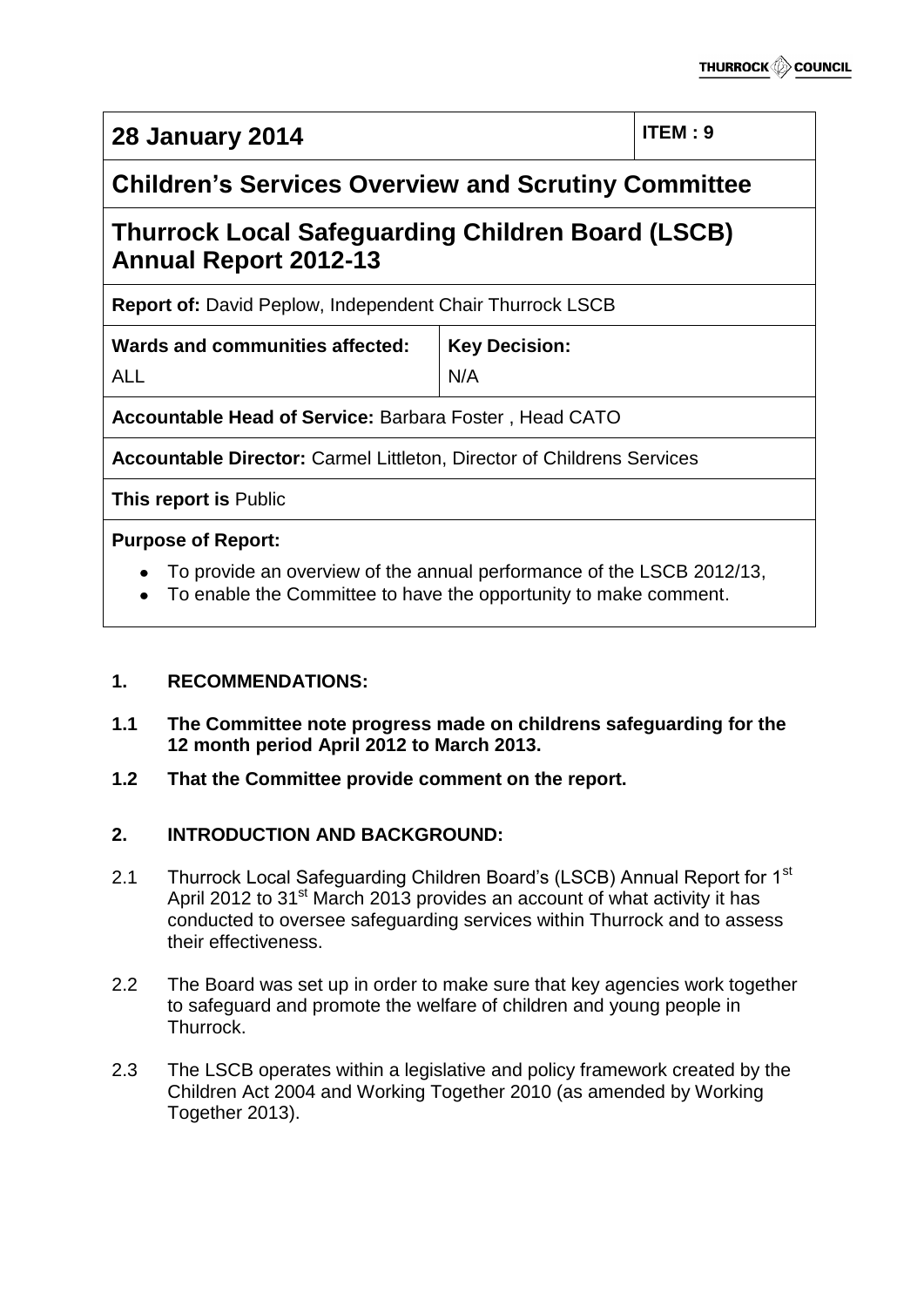2.4 This Annual Report is required under the above legislative arrangements and reflects the priorities set within the LSCB Business Plan for 2012/13, progress against these priorities, and areas for further development during 2013/14.

## **3. ISSUES AND/OR OPTIONS:**

None.

## **4. CONSULTATION (including Overview and Scrutiny, if applicable)**

4.1 The document was circulated in draft for consideration and comment by the LSCB and CYPP Board and sub committees.

#### **5. IMPACT ON CORPORATE POLICIES, PRIORITIES, PERFORMANCE AND COMMUNITY IMPACT**

5.1 The aims and priorities contained within the report influence the refresh and development of both new and exiting strategies and plans of both the council and LSCB partner organisations.

#### **6. IMPLICATIONS**

#### 6.1 **Financial**

Implications verified by: **Michael Jones** Telephone and email: **01375 652772**

**[Mxjones@thurrock.gov.uk](mailto:Mxjones@thurrock.gov.uk)**

The delivery of the LSCB Business is undertaken within existing budgets. Those budgets are established through annual partnership funding.

#### 6.2 **Legal**

Implications verified by: **Lyndsey Marks** Telephone and email: **01375 652054**

**[Lyndseymarks@bdtlegal.org.uk](mailto:Lyndseymarks@bdtlegal.org.uk)**

There are no direct Legal implications.

Thurrock LSCB is required to publish an Annual Report on the effectiveness of safeguarding in the local area. The report fulfils the requirements of the Childrens Act 2004 to report on the effectiveness of safeguarding in the local area and to ensure that the appropriate agencies receive a copy.

#### 6.3 **Diversity and Equality**

Implications verified by: **Samson De Alyn** Telephone and email: **01375 652472**

**[sdealyn@thurrock.gov.uk](mailto:sdealyn@thurrock.gov.uk)**